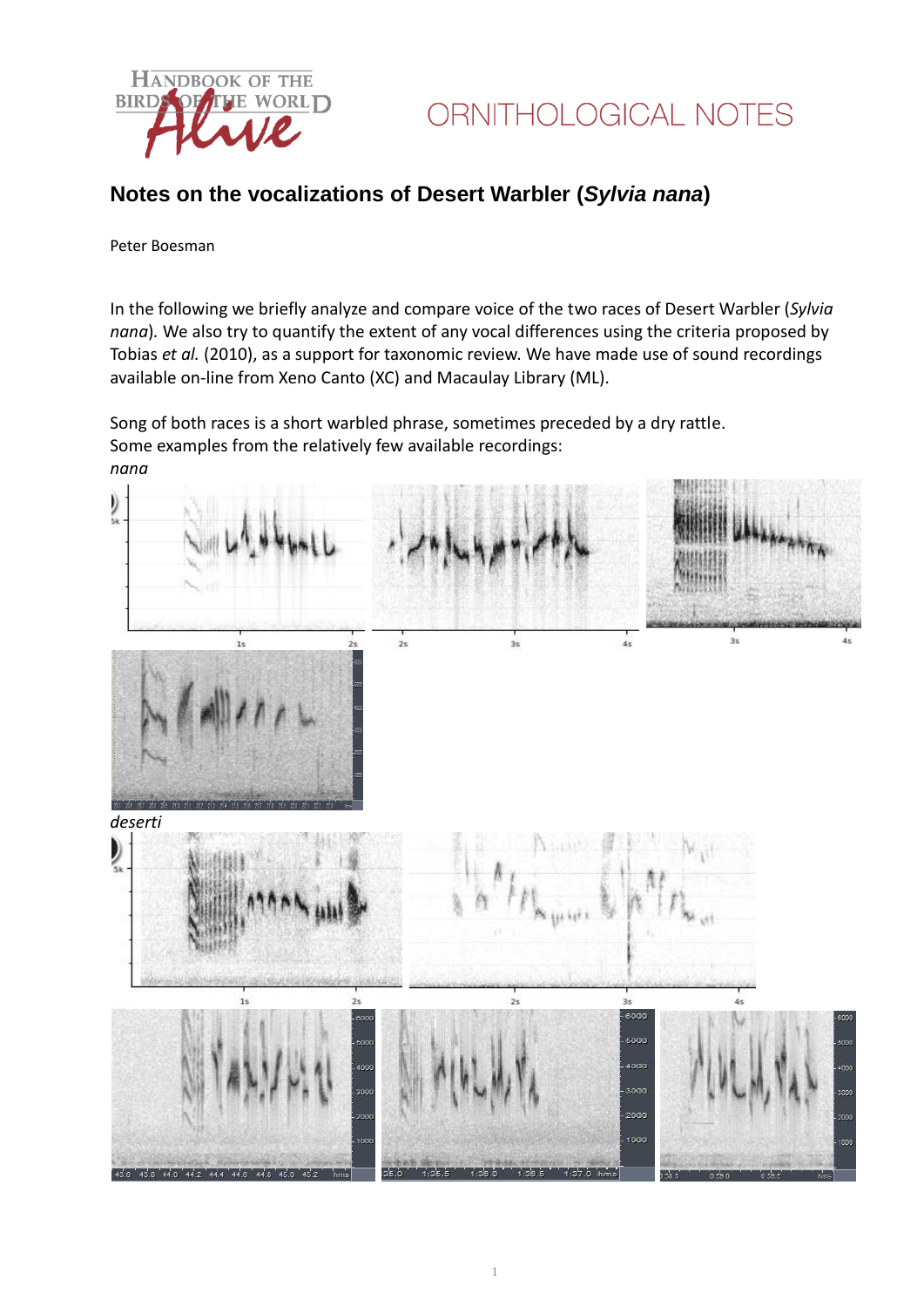

# ORNITHOLOGICAL NOTES

It is clear from the above examples that song of both races is quite similar (with a near identical introductory rattle call). All basic sound parameters are about the same (song length, note length, max/min freq.,..), frequency range of *nana* possibly on average slightly smaller. A more thorough analysis, including a comparison of individual note shapes, would be needed to find any diagnostic differences, but obviously many more recordings would be needed for such an analysis. A possibility is e.g. that the frequency range of individual notes in *nana* is somewhat smaller than in *deserti*. In any case, such differences would be quite subtle and would not lead to a considerable vocal score when applying Tobias criteria.

These findings are rather contradictory to a previous analysis, in which song was stated to be very different (Shirihai *et al.* 2001), and which was subsequently taken over in HBW (Aymí *et al.* 2016). Song of nominate is described as being much more stereotyped and less varied, as "krrrrrr-ti-ti-ti-ti-titi-teu", while that of *deserti* far more rich, less clean and fluting than nominate. The authors also give a single sonogram per race, but their Figure 2 of *nana* hardly matches their description (it lacks e.g. both the initial rattle and ending 'teu', is thus apparently not very illustrative and contradicts their own statement of song being stereotyped). The description of *deserti* states that its song ends with a rising whistle (which indeed can be seen on their Figure 3), but none (!) of the five examples of the sonograms depicted above for *deserti* seem to do so. It would thus seem that these voice descriptions have rather been based on a few individual cases and can't be seen as generic for the race.

We reproduce as an additional illustration some recordings with a finer time/freq scale: *nana*